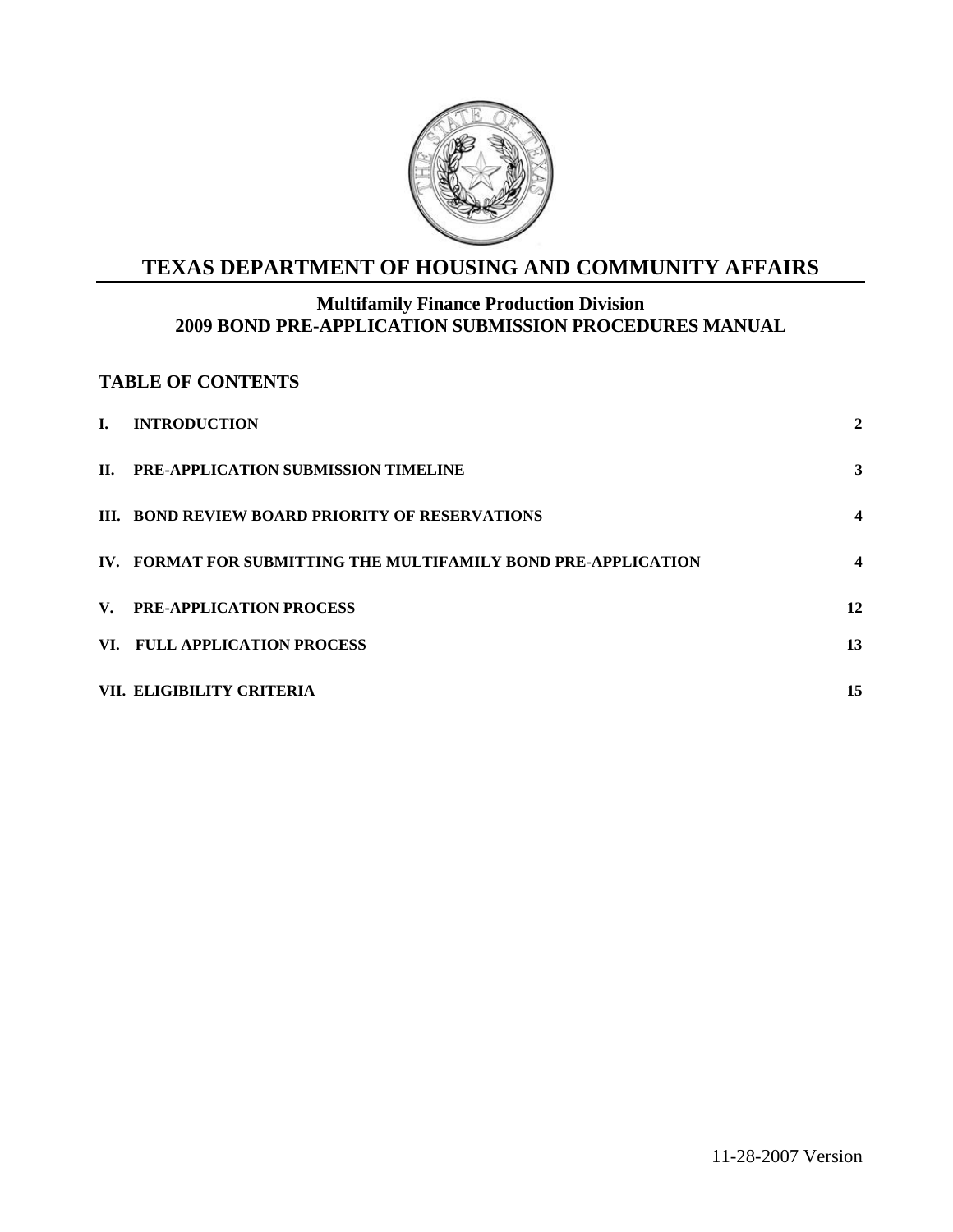#### <span id="page-1-0"></span>**I. INTRODUCTION**

The Texas Department of Housing and Community Affairs' (the Department) Multifamily Bond Pre-Application Submission Procedures Manual sets forth the basic information needed for filing a Private Activity Bond Pre-Application and briefly outlines the full application process. All portions of the manual must be followed when filing a Pre-Application. This document is meant to serve only as a complementary guide on how to put the Pre-Application together. Applicants are encouraged to familiarize themselves with all of the applicable state and federal rules that govern the programs they are applying for.

**Tax Credits for Tax-Exempt Bond Developments:** For Applications involving Tax-Exempt Bonds with the Department serving as the issuer – a Bond Pre-Application will coincide with the 4% Tax Credits. There is not a cumulative ceiling to these types of Applications, however to the extent that there is a bond ceiling governed by the Texas Bond Review Board, the quantity of corresponding 4% Tax Credit Applications is limited. Pre-Application submission deadlines relating to this program are outlined in this Manual.

#### **II. 2008 BOND PRE-APPLICATION WAITING LIST SUBMISSION TIMELINE**

The Texas Department of Housing and Community Affairs (the 'TDHCA") is accepting additional applications for the 2009 Private Activity Bond Program to be placed on the "waiting list". The applications will be accepted on a monthly basis with deadlines for submission outlined below. All applications must be submitted before 5:00 p.m. CST on the submission date. Applications received each month will be scored and ranked for that month and will be presented to the TDHCA board for inducement the following month. The applications will then be submitted to the Texas Bond Review Board (the "TBRB") to await a reservation in order of descending score. Multiple site applications will be scored on their own merits and the final score will be determined based on an average of all the individual scores. The TBRB will issue reservations on a first come first serve basis (to issuers) after all applications participating in the lottery have been reserved or withdrawn. The reservations will be issued in the order that TDHCA submits.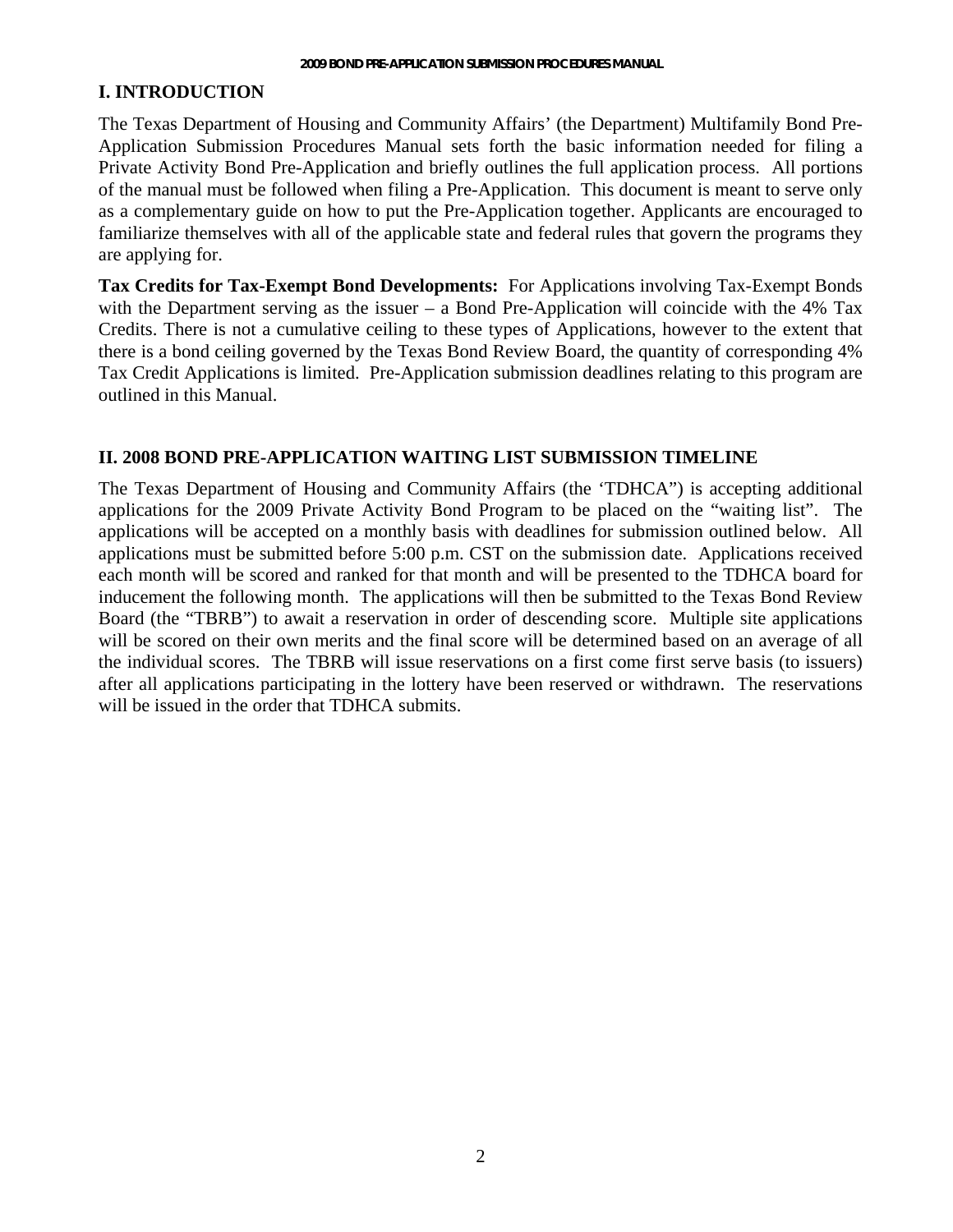| <b>Request for</b><br>Neighborhood<br><b>Organizations</b> | <b>Submission Dates</b> | <b>Public Comment</b><br><b>Deadline</b> | <b>Inducement Board</b><br>Meeting* |
|------------------------------------------------------------|-------------------------|------------------------------------------|-------------------------------------|
| N/A                                                        | N/A                     | N/A                                      | No meeting in<br>January            |
| December 19                                                | January 2               | January 27                               | <b>February 5, 2009</b>             |
| January 22                                                 | February 5              | March <sub>3</sub>                       | March 12, 2009                      |
| March <sub>5</sub>                                         | March 19                | April 14                                 | April 23, 2009                      |
| April 2                                                    | April 16                | May 12                                   | May 21, 2009                        |
| May 7                                                      | May 21                  | June 16                                  | June 25, 2009                       |
| May 28                                                     | June 11                 | July 7                                   | July 16, 2009                       |
| June 11                                                    | June 25                 | July 21                                  | July 30, 2009                       |
| N/A                                                        | N/A                     | N/A                                      | No meeting in<br>August             |
| July 16                                                    | July 30                 | August 25                                | September 3, 2009                   |
| August 27                                                  | September 10            | October 6                                | October 15, 2009                    |
| October 1                                                  | October 15              | November 10                              | November 19, 2009                   |
| October 29                                                 | November 12             | December 8                               | December 17, 2009                   |

## **2009 Waiting List Submission Timeline for the Multifamily Bond Program**

\*Board Meeting Dates are subject to change.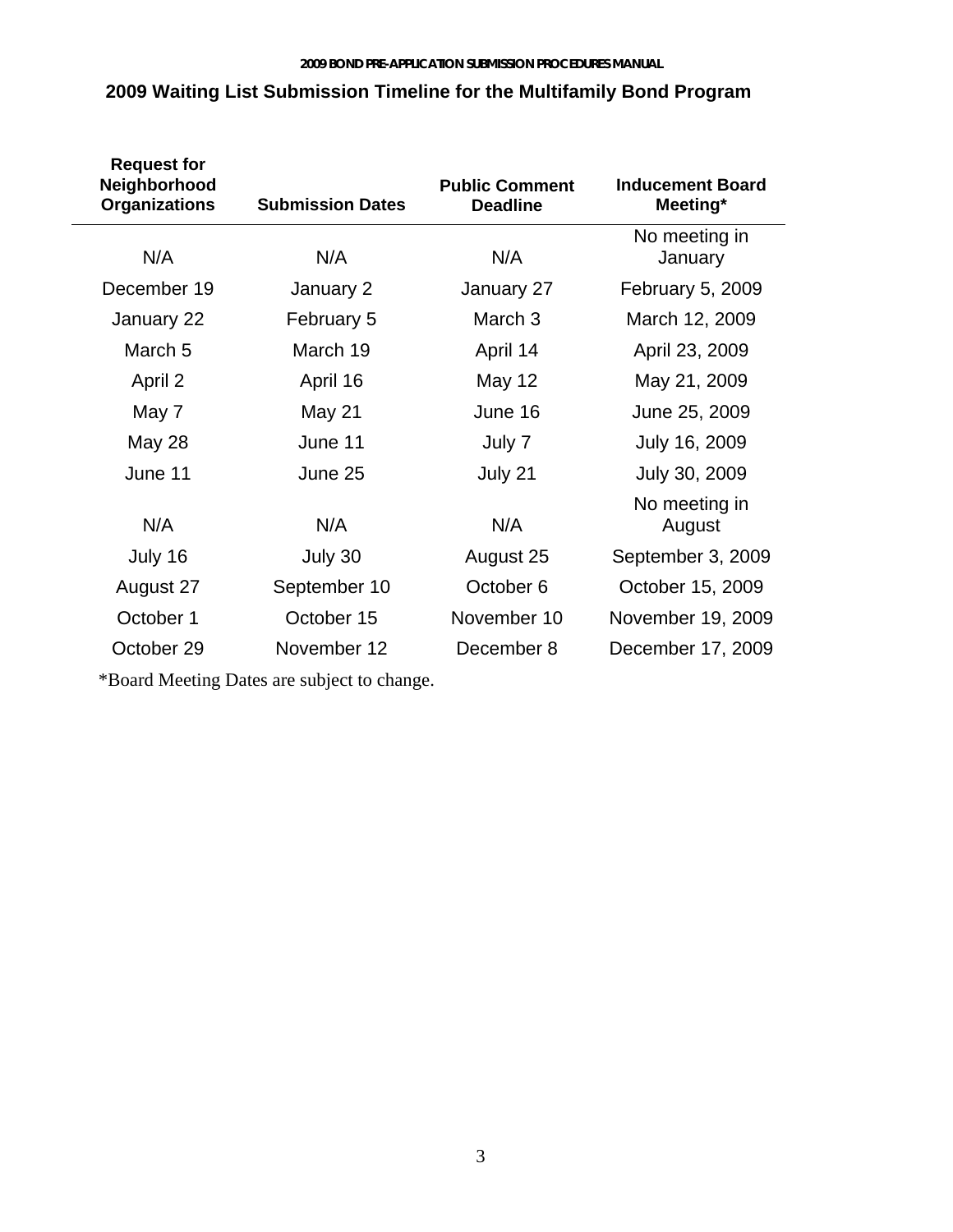#### **III. BOND REVIEW BOARD PRIORITY OF RESERVATIONS**

### Priority 1

- (a) Set aside 50% of units rent capped at 30% of 50% AMFI and the remaining 50% of units rents capped at 30% of 60% AMFI; or
- (b) Set aside 15% of units rent capped at 30% of 30% AMFI and the remaining 85% of units rent capped at 30% of 60% AMFI; or
- (c) Set aside 100% of units rent capped at 30% of 60% AMFI for developments located in a census tract with median income that is higher than the median income of the county, MSA or PMSA in which the census tract is located. (http://www.ffiec.gov/geocode/default.htm)

### Priority 2

- (a) Set aside 80% of units rent capped at 30% of 60% AMFI.
- (b) Up to 20% of the units can be market rate.

### Priority 3

(a) Includes any qualified residential rental development. Market rate units can be included under this priority.

### **IV. FORMAT FOR SUBMITTING THE MULTIFAMILY BOND PRE-APPLICATION**

The Pre-Application for the Private Activity Bond and Housing Tax Credit program consists of one bookmarked electronic copy of the complete Pre-Application and must be submitted in one PDF file on a recordable compact disk (CD-R). The disk should NOT be rewritable to protect the integrity of the data stored on the disk. This electronic copy must be submitted in the following required format:

- The tabs must be correctly bookmarked.
- Files should average less than 100 Kilobytes per page.
- Files must be readable with free PDF file viewers including Adobe Reader and be compatible with Adobe Reader 5.0 and above.
- Files should be saved so that "Fast Web View" (or page-at-a-time downloading) is enabled. Text within the PDF file should be searchable using the "Find" command in the PDF viewer.
- The PDF file should be named in the following format  $\langle$  file\_name $\rangle$ .pdf (e.g., Greens Crossing.pdf).
- Please note that the PDF format is an open technology and not proprietary to Adobe, therefore other PDF format applications are available to the public. Questions about the electronic submission should be directed to Jason Burr at [jason.burr@tdhca.state.tx.us](mailto:jason.burr@tdhca.state.tx.us).

Submit two CD-Rs containing the PDF file along with all the Pre-Application fees to the Department no later than 5:00 p.m. on the submission date as outlined above. Multiple site applications will be required to submit a separate application/CD-R for each site.

Exhibits shown in *italics* are forms, templates or reference material included on the Department's website and in the Pre-Application. The forms, templates and reference materials required to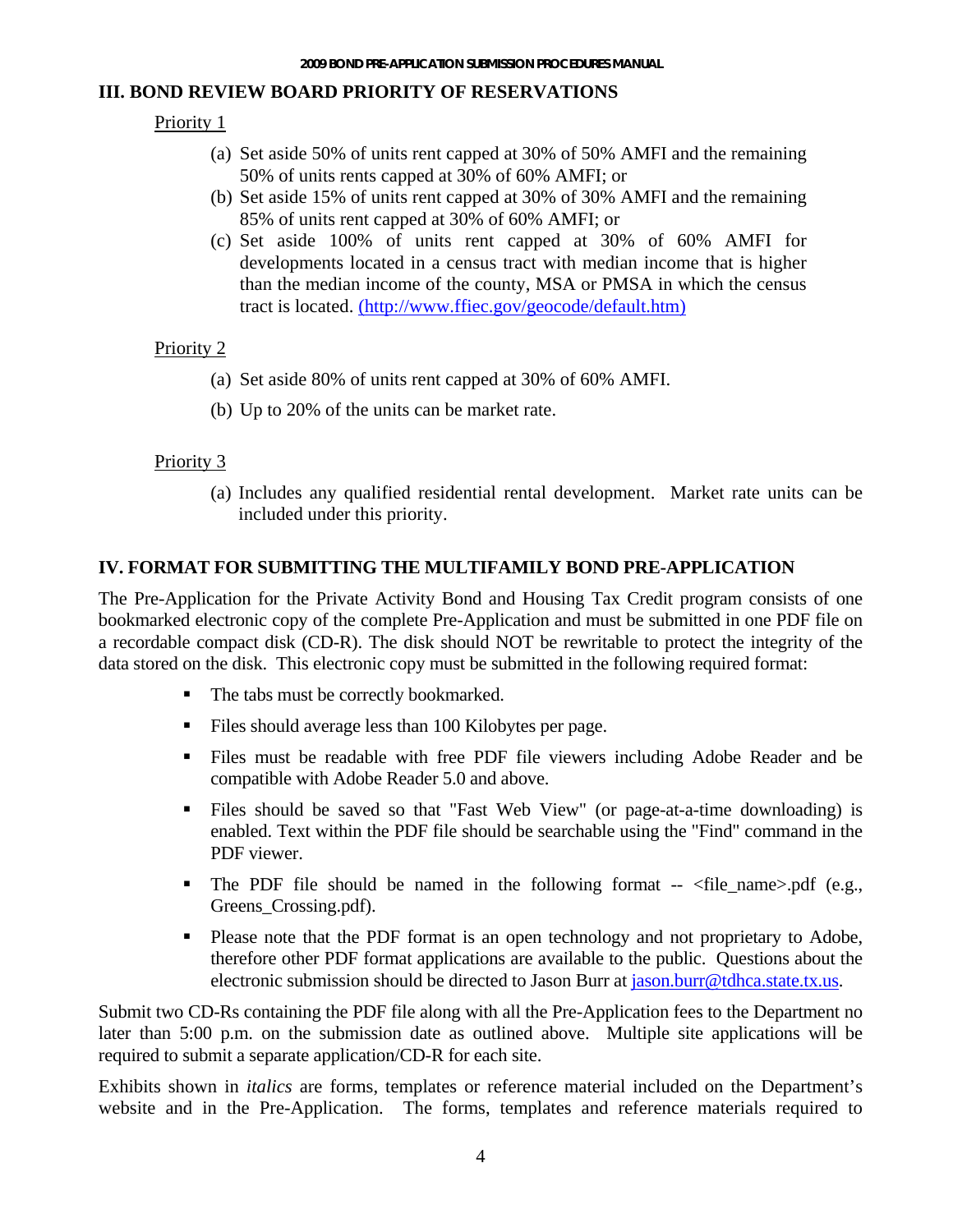complete the Pre-Application are listed below and can be found at the following link <http://www.tdhca.state.tx.us/multifamily/bond/applications.htm.>

- 1. "2009 Multifamily Bond Pre-Application (DOC)"
- 2. "2009 Templates (DOC)" Will be referred to as "*Templates*" in the manual.
- 3. "2009 Multifamily Bond Pre-Application Inserts (XLS)" Will be referred to as "*Excel Inserts*" in this manual. **[Note: this workbook includes multiple sheets; ALL sheets must be completed]**
- 4. "2009 Multifamily Housing Revenue Bond Rules (PDF)"

All required forms may be found on the Department's website at the links provided above; the names of these forms are presented in *italics*. Each form must be completed; all questions must be answered and spaces completed. If a question does not pertain to the Development, mark "N/A."

If you have difficulty downloading the files from the website, contact Jason Burr at (512) 475-3986, or [jason.burr@tdhca.state.tx.us.](mailto:Jason.burr@tdhca.state.tx.us)

Include all of the following documents:

### **Tab 1:** All forms included in the *Multifamily Bond Pre-Application*

- 1. *Activity Overview* 
	- This form must have an original signature.
- 2. *Applicant Information* 
	- All items must be completed.
	- A second contact must be provided.
- *3. Funding Request* 
	- Correctly select the appropriate items.
	- If applying for TDHCA HOME funds, indicate if there is a "Special" Needs" set-aside.
	- If applying for TDHCA HOME CHDO funds, check the HOME CHDO box.
- *4. Populations Served*
	- Note that the "Type of Unit" categories are not mutually exclusive. For instance: for a 200 unit Qualified Elderly Development with 10% of the Units set aside for Persons with Disabilities, the table would read 200 Elderly Units and 20 Units for Persons with Disabilities with corresponding percentages of total Units.

**The forms identified in items 5 through 14 below can be found in the** *Excel Inserts*, also called "2009 Multifamily Bond Pre-Application Inserts (XLS)" on the website.

- 5. *Rent Schedule* 
	- Note that this is a two-page form.
	- If the Development includes efficiency Units, label these Units as zero (0) bedrooms.
	- If any non-rental income is included, describe the source(s) of the income.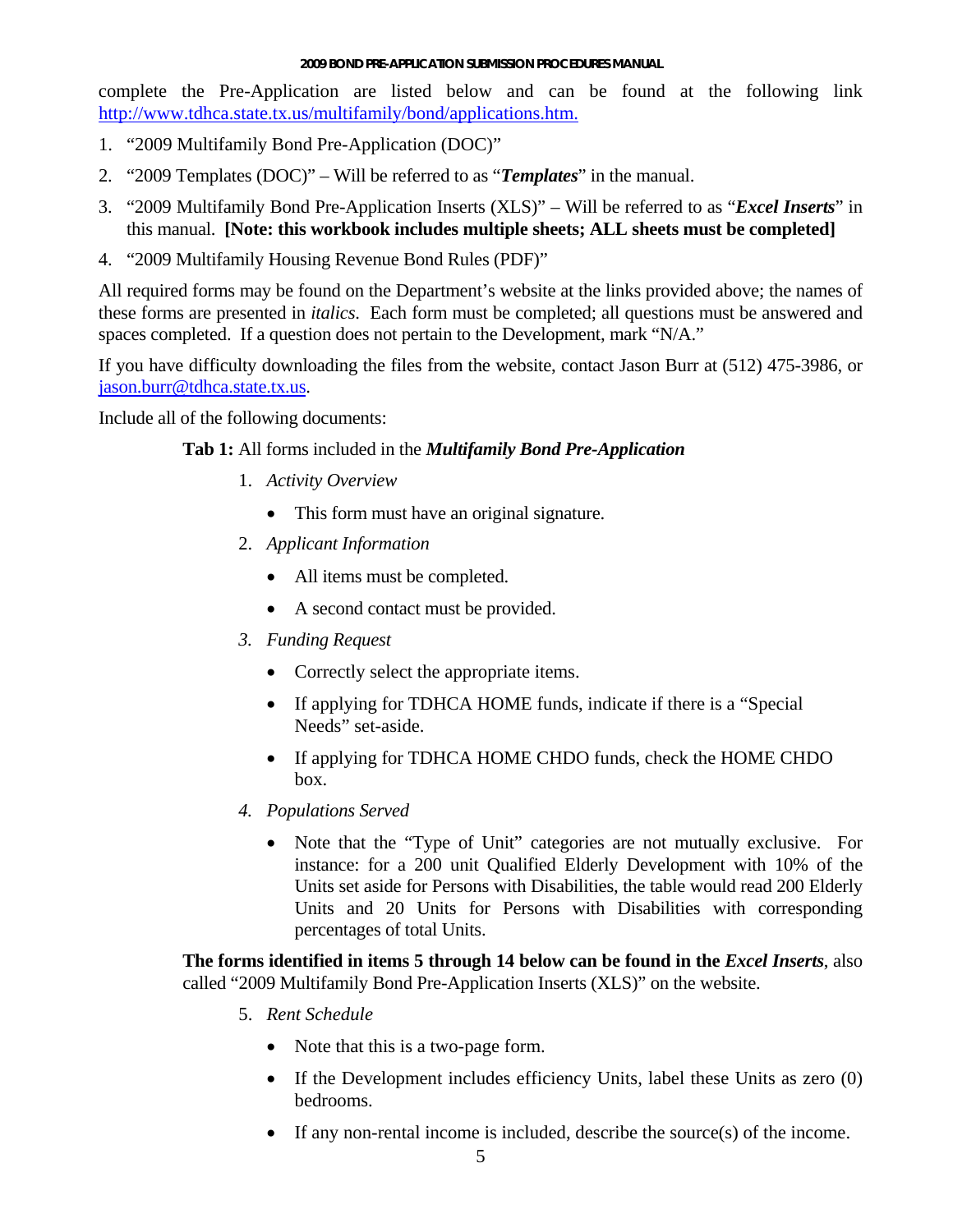- 6. *Utility Allowances* 
	- Form must be completed; if the form is not applicable, indicate such and submit the form. If the Development is all bills paid, indicate such and indicate the utilities and energy source.
	- Support documentation must be included (i.e. Current PHA utility allowances sheet or local utility provider estimate specific to development) that clearly identifies the utility costs included in the estimate.
- 7. *Annual Operating Expenses* 
	- You must describe any "Other" cost included in any of the expense categories.
- 8. *30 Year Rental Housing Operating Pro Forma* 
	- Note: The Applicant must complete this form for all 30 years; however, no Applicant will be determined by the Real Estate Analysis Division as "infeasible" based on any information relating to years 16-30 contained within this document at the time of full application.
- 9*. Development Cost Schedule* 
	- Must be signed by Development Owner and Contractor.
	- Owner's Requested Credits must match *Funding Request* on Page 2.
- 10. *Summary of Sources and Uses of Funds*
	- Financing participants must be listed in the right-hand column.
	- Total sources of funds must equal total uses of funds.
	- Total sources must match *Development Cost Schedule* Total Development Cost.
	- Amounts listed must match amounts listed in *Financing Participants*, and the Financing Narrative.
- 11. *Financing Participants*
	- The sources and amounts of funds indicated on this form must match those indicated on *Summary of Sources and Uses of Funds*.
- 12. Financing Narrative -- §49.9(h)(6)(A).
	- Sources and amounts of funds must match *Summary of Sources and Uses of Funds*.
- 13. Current Market Information
	- Evidence must be submitted behind this tab which indicates the rents in the market support the proposed affordable rents.

#### **Tab 2: Organizational Structure**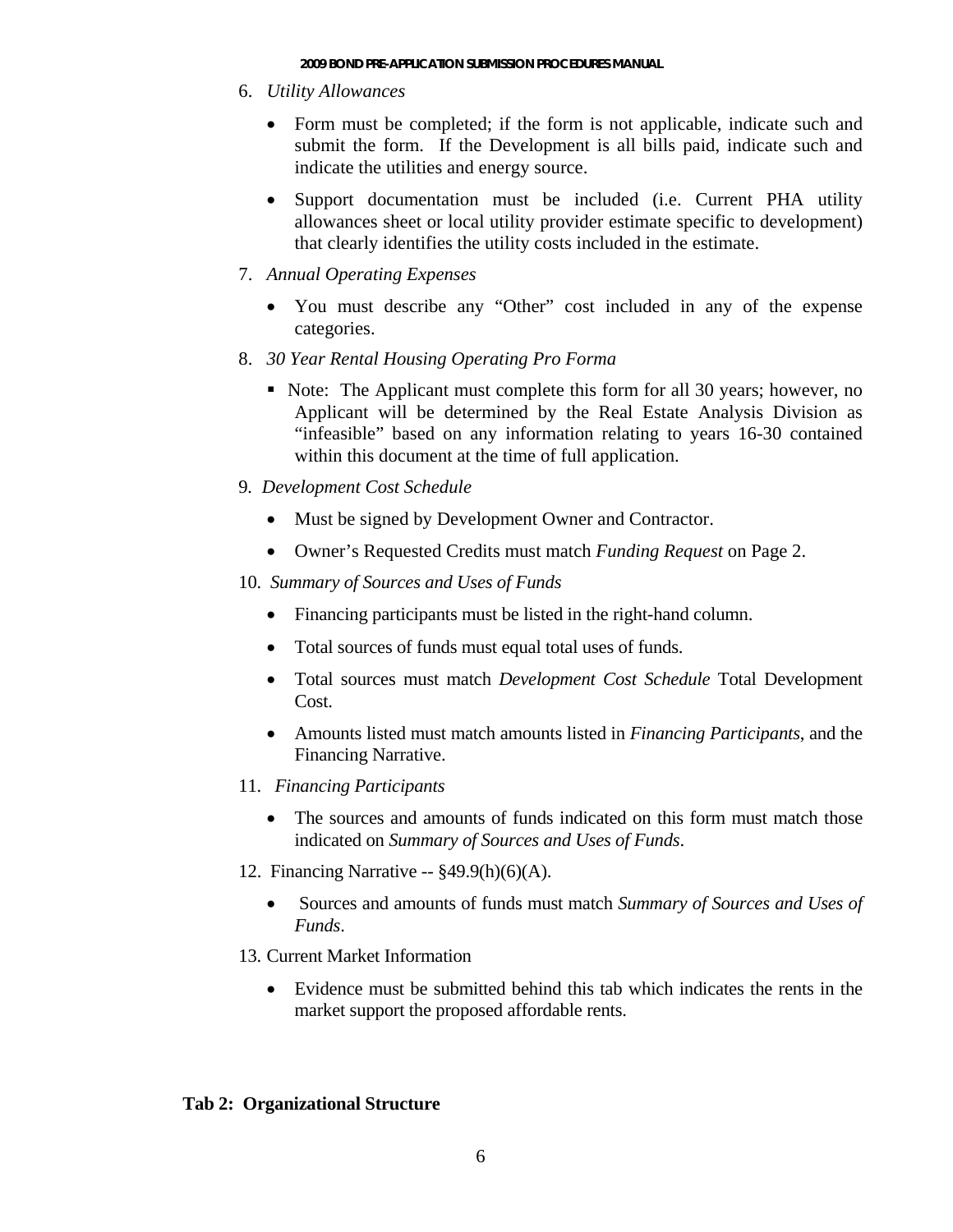- 1. *Applicant Ownership Chart* (use form as template) -- §49.9(h)(9)(A).
	- If a Guarantor that is not an owner exists, a separate chart must be provided.
	- Chart must show the following:
		- a. Name and ownership percentage of each entity and Person with an ownership interest in the Development Owner, General Partner, Special Limited Partner, Guarantor and Developer.
		- b. State the percentage of ownership of each entity and Person in the chart in terms of the entity's or Person's direct ownership of the organization that the entity or Person owns, not in terms of the Development Owner as a whole (See examples of ownership percentages in the example chart).
		- c. Trusts must show trustee and each beneficiary.
		- d. Nonprofit entities, public housing authorities and publicly traded corporations must show name of organization, president, vice president and secretary (executive officers).
		- e. Any person receiving 10% of the Developer Fee must also be included in the chart.
- 2. Organization Documents -- Each entity shown on the organizational chart must provide the following documentation as applicable (§49.9(h)(9)(B)):
	- For entities that are not yet formed but are to be formed either inside or outside the state of Texas, a certificate of reservation of the entity name from the Texas Secretary of State must be submitted.
	- For existing entities whether formed inside or outside of the State of Texas, evidence that the entity has the authority to do business in Texas or has applied for such authority must be submitted.
	- Evidence of good standing from the Comptroller of Public Accounts of the State of Texas for the Applicant and its principals.
- 3. Nonprofit Documentation: This section must only be completed for Applications involving a Nonprofit.
	- Documents required for all Applications involving a nonprofit General Partner -- §49.9(h)(11)(A).
		- a. *Evidence of Nonprofit Organization and CHDO Participation and List of the Nonprofit Organization's Board Members, Directors and Officers*.
		- b. IRS determination letter which states that the nonprofit organization is a  $501(c)(3)$  or (4) entity. If the organization is a Qualified Nonprofit Organization as defined in the tax code, notwithstanding any apparent limitations in the 2009 QAP about the particular parts of the code under which a nonprofit may qualify, submit an IRS determination letter.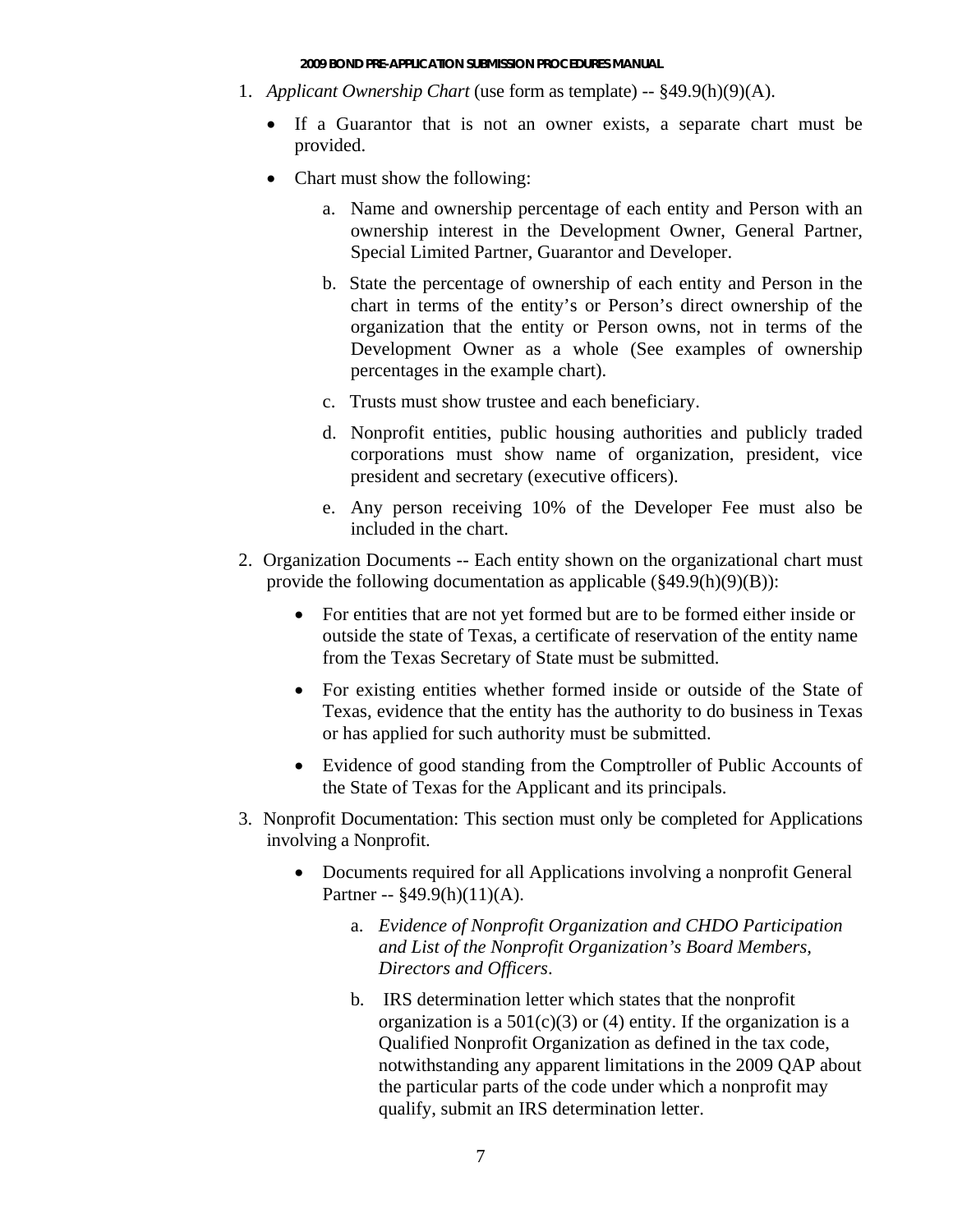#### **Tab 3: Site Control**

- 1. Evidence of Site Control -- §49.9(h)(7)(A)
	- Site control must be valid for the entire period the Development is under consideration, which is:
		- a. At pre-application site control must be properly executed and receipted through the inducement Board meeting date; and,
		- b. At full application, site control must be valid 90 days from the date of the bond reservation with the option to extend through the scheduled TDHCA Board meeting. It should be noted that the potential expiration of site control does not warrant the full Application being presented to the TDHCA Board prior to the scheduled meeting.
	- Evidence must be in one of the following forms:
		- a. A recorded warranty deed (with a corresponding executed settlement statement-unless identity of interest transaction)
		- b. A contract for lease (45-year minimum term)
		- c. A contract for sale or purchase option
	- Evidence must be in the name of the Development Owner. If not in the name of the Development Owner, then the documentation must reflect an expressed ability to transfer the rights to the Development Owner.
	- If a contract is provided as evidence of site control, the closing date must be highlighted or flagged. If the date is not explicitly stated, but rather is triggered by other dates or periods, submit an outline of the dates that must be used to derive the closing date.
	- If the contract expires prior to the date the Board will consider for final award, there must be an exclusive option to extend in the contract.
	- Copy of the full legal description
- 2. Boundary Survey -- §49.9(h)(5)(B)
	- If the tract of land being purchased is larger than the portion being used for the Development; the survey must depict both the larger tract as well as the site to be developed.
	- The survey must clearly identify the location and boundaries of the subject property.
- 3. *Site Information Form* 
	- Sections 1, 2 and 3 must be filled out in its entirety.
- 4. Name, address and telephone number of the current property owner of real property.
- 5. Evidence of zoning -- §49.9(h)(7)(B)
	- Zoning must match representation made in *Site Information* form.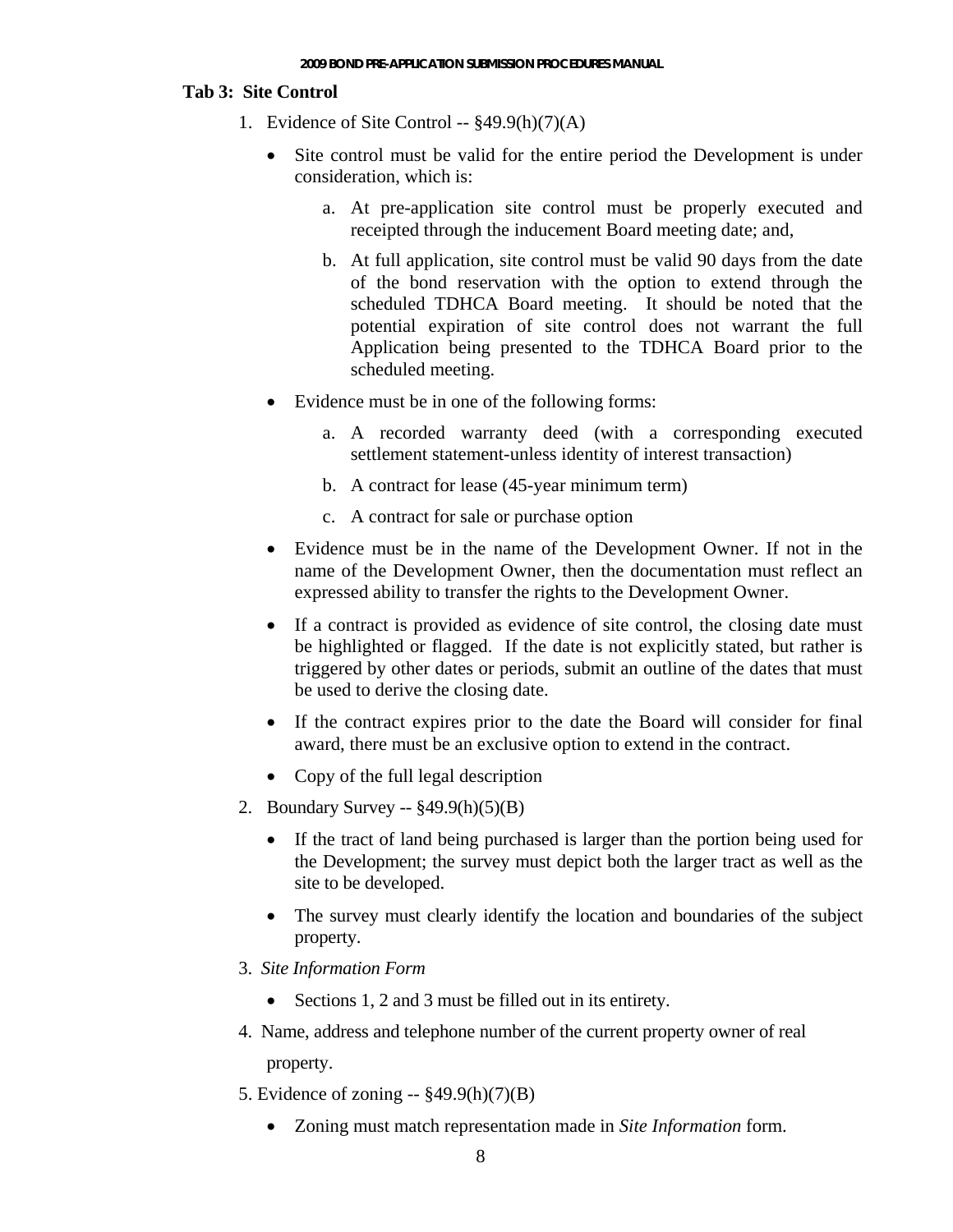- Evidence must include official description or definition of the zoning claimed or proposed.
- Evidence must be in one of the following forms:
	- a. A letter from the CEO of the political subdivision or another local official with appropriate jurisdiction stating the Development is located in a political subdivision which does not have a zoning ordinance. At the time of full application this letter must also state that the Development is consistent with a local consolidated plan, comprehensive plan, or other local planning document that addresses affordable housing; or the letter must state that there is a need for affordable housing, if no such planning document exists;
	- b. A letter from the CEO of the political subdivision or another local official with appropriate jurisdiction stating that the Development is permitted under the provisions of the zoning ordinance that applies to the location of the Development; or
	- c. A letter stating the Applicant is in the process of seeking the appropriate zoning and has signed and provided to the political subdivision a release agreeing to hold the political subdivision and all other parties harmless in the event the appropriate zoning is denied; and a time schedule for completion of appropriate zoning. Submit a copy of the application for change in zoning as well as proof of delivery in the form of a signed certified or overnight mail receipt, or confirmation from said official.
	- d. For Developments involving Rehabilitation, if the property is currently a non-conforming use as presently zoned, a letter which addresses the following items must be submitted:
		- Nature of non-conformance; detailed narrative must be provided.
		- Applicable destruction threshold.
		- Owner's right to reconstruct in the event of damage.
		- Penalties for noncompliance.
- 6. Census Tract Map **(Required for all Developments)** 
	- Must clearly show that the proposed Development is located within the Census tract and it must show other existing tax credit developments.
	- Census tract 11 digit numbers must be clearly marked on the map.
	- Census tract number must be identical to the census tract number stated in the Department's *2009 Housing Tax Credit Site Demographic Characteristics*  and *Site Information*.

#### **Tab 4: Evidence of Notifications:**

- 1. *Certification of Notifications* -- §49.9(h)(8)(A)
	- The form must be signed, dated and notarized.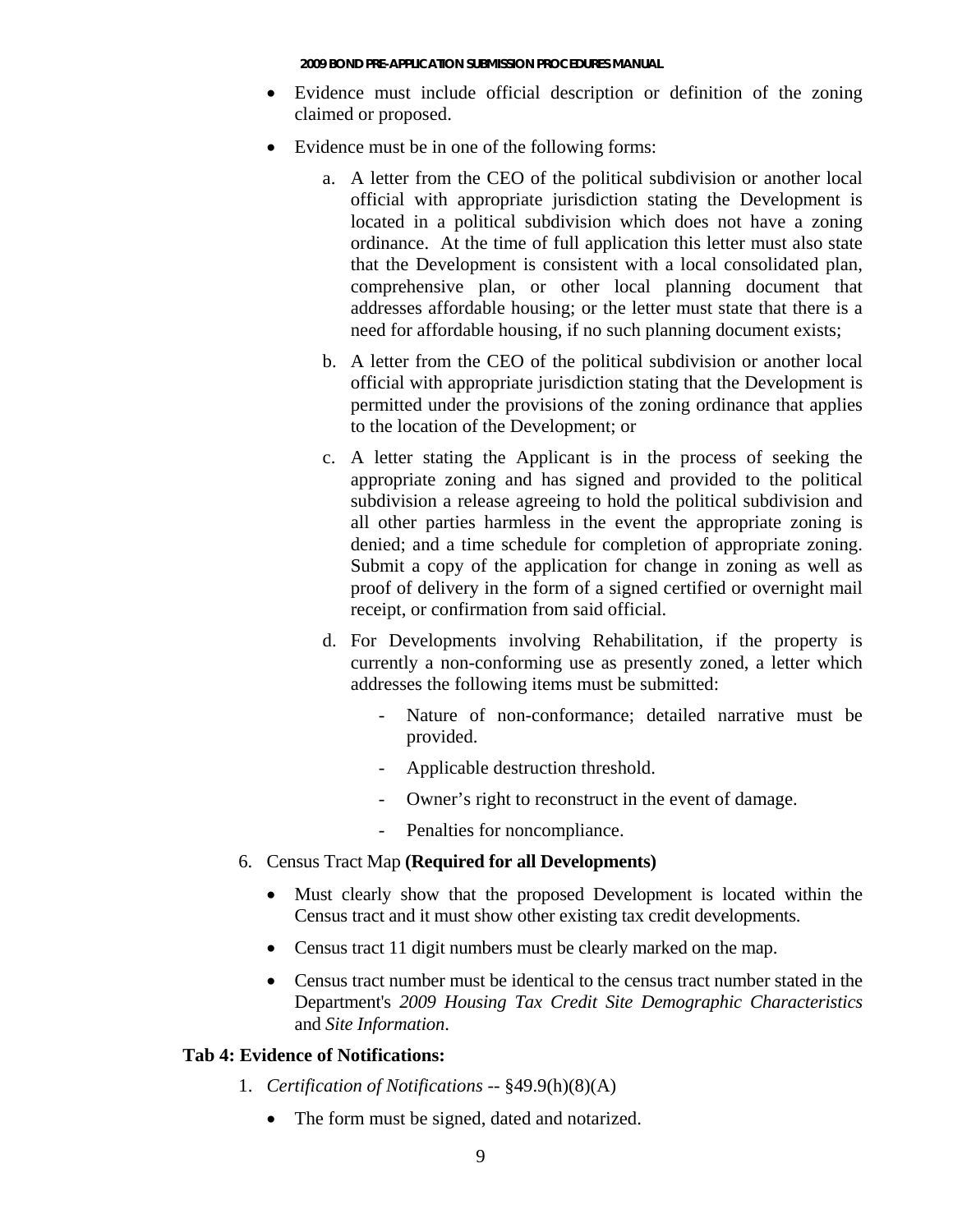- All boxes must be checked on the form.
- In addition to the *Certification of Notification* form please note the following:
	- a. There is a sample *Request for Neighborhood Organizations* and *Public Notification Format* in *Templates* on the Department's website*.*
	- b. Request for a list of Neighborhood Organizations must be made no later than 14 days prior to submission of the Bond Pre-Application.
	- c. Notifications to elected officials and any neighborhood organizations must be made no later than the date the Bond Pre-Application is submitted to the Department.
	- d. Notifications should be made using a form of delivery that can be tracked. While all letters are not required to be submitted behind this tab, Applicants must keep evidence of all notifications made and be able to provide this evidence to the Department upon request at any time during the Application review.
	- e. Developments located in Extra Territorial Jurisdictions (ETJ) of a city are not required to notify city officials, but county officials must be notified
	- f. A copy of the complete mailing list with names and addresses should be submitted behind this tab.
- Notifications must be made using the language outlined in the *Neighborhood Organization Request Format* and *Public Notifications Format (Written)* available on the Department's website under *Templates*.
- 2. *Public Notification Information and Certification Form, Pages 1-6*
	- Page six of the form must be signed and dated.
	- Single-member district If the city council and/or county commission is a single-member district body, check the box to indicate this and list the single district representative in the space provided; you do not have to list the other members.
	- Both single member and at-large district If the city council or county commission has both district-based and at-large members, indicate so on the form and list the single district representative in the space provided and all at-large members in the spaces provided for all representatives.
	- At-large district List all representatives in the spaces provided.
	- The name of the elementary school and high school closest to the development site, address and phone number for each school must also be included on this form for the purposes of scheduling the TEFRA bond public hearing.
	- Note: The Department is not responsible for notifying Applicants if information contained herein is inaccurate. It is each Applicant's sole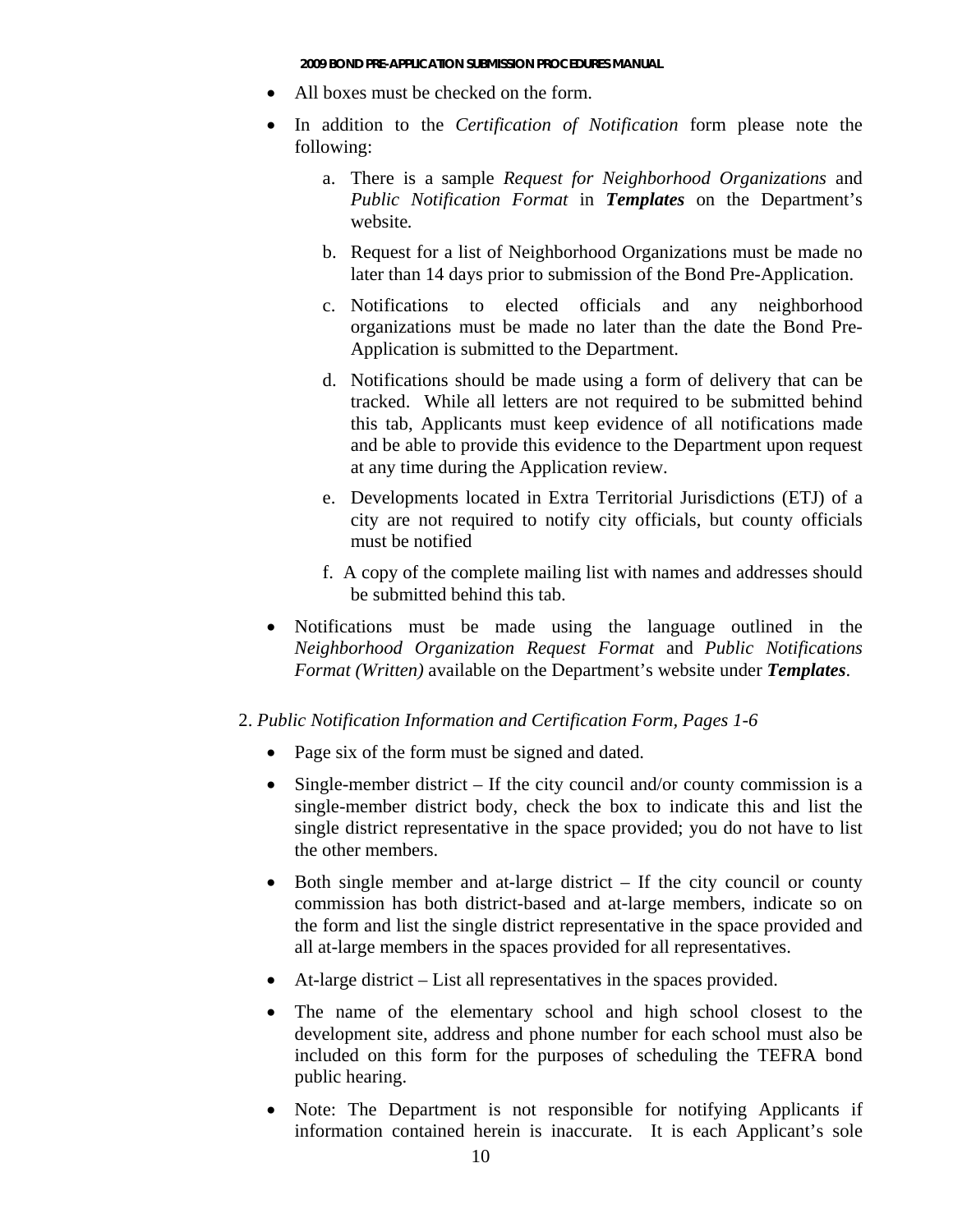responsibility to ensure all information contained in this form is accurate and that any errors identified are corrected and proper re-notifications are made.

### **Tab 5: Program Certifications and Other Documents**

- 1. *Tenant Supportive Services Certification* 
	- Part I and II must be completed.
	- Certification form must be signed, does not need to be an original signature.
- 2. *Proximity of Site to Amenities Certification*
	- Certification form must be signed, does not need to be an original signature.
	- The amenities selected must be consistent with those identified on the local area map submitted behind Tab 6.
- 3. *Negative Site Features Certification*
	- Option A or B must be selected.
	- Certification form must be signed, does not need to be an original signature.
- 4. *Mortgage Revenue Bond (MRB) Program Certification Letter*

### *5. Mortgage Revenue Bond (MRB) Responsibility of Costs Certification Letter*

- 6. Letter Selecting a Senior Underwriter
	- The underwriter should be from the Department's approved list currently posted on the website at the following link: [http://www.tdhca.state.tx.us/multifamily/bond/docs/08-](http://www.tdhca.state.tx.us/multifamily/bond/docs/08-MRBApvdUnderwriters.pdf) [MRBApvdUnderwriters.pdf](http://www.tdhca.state.tx.us/multifamily/bond/docs/08-MRBApvdUnderwriters.pdf).
- *7. Bond Review Board Residential Rental Attachment* 
	- This document can be found on the Bond Review Board website at the following link: <http://www.brb.state.tx.us/pub/pab/2009/09RR.doc>.
	- If multiple site applications, a separate RRA for each site must be submitted.

### **Tab 6: Scoring and Amenities**

- 1. *Private Activity Bond Scoring Form*
- 2*. Relevant Development Information Form (Parts I and II)* 
	- This form must be filled out in its entirety so the Department has sufficient information with which to make its notifications.
- *3. Parts C and D: Unit and Common Amenities* 
	- The unit and common amenities listed on *these two forms* must match those amenities where points were claimed on the self-score form.
	- The overall points awarded for amenities at pre-application must match those points selected at full application.
	- Note: The Department is not responsible for notifying Applicants if information contained herein is inaccurate. It is each Applicant's sole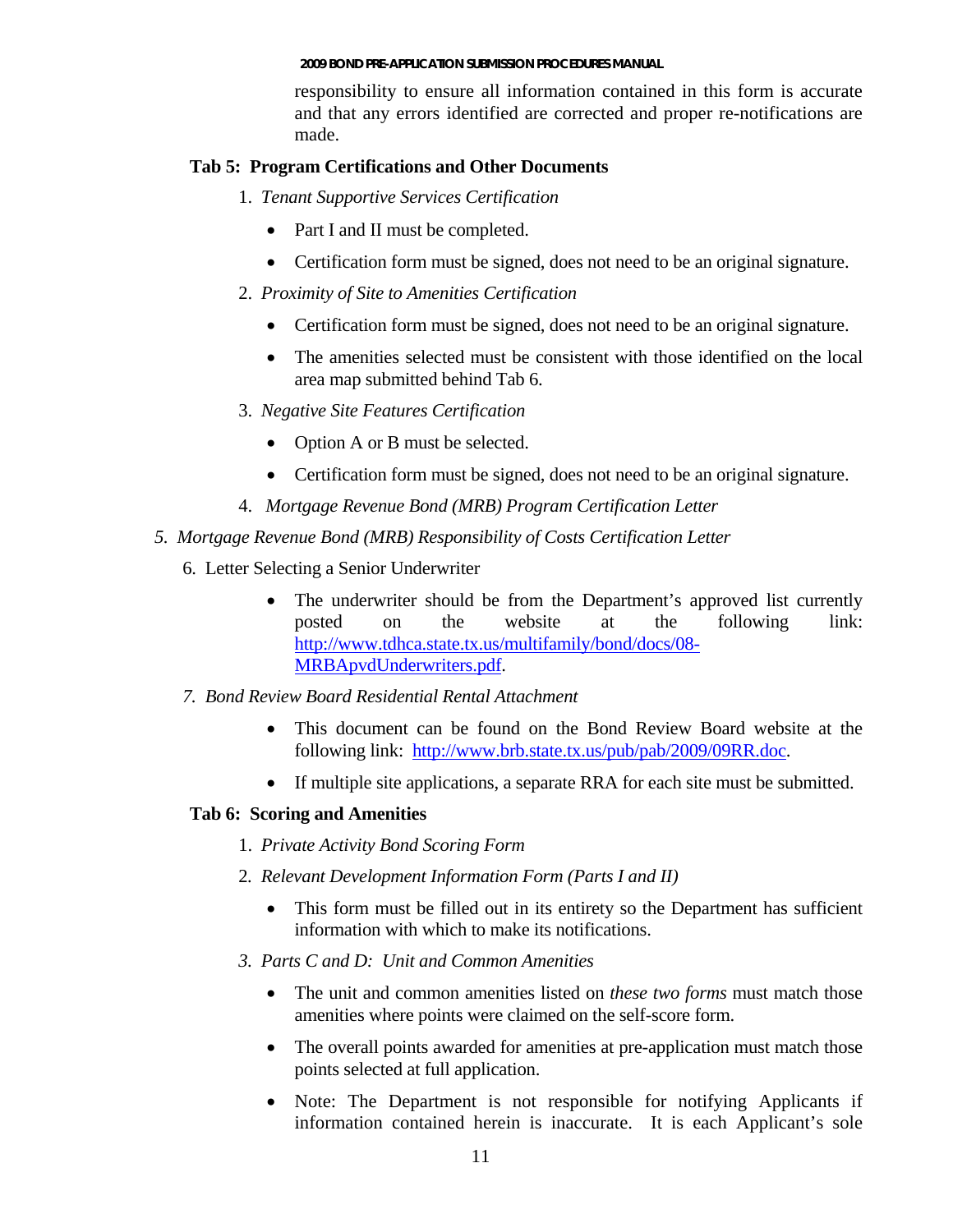responsibility to ensure all information contained in this form is accurate and that any errors identified are corrected and proper re-notifications are made.

- 3. Local Area Map
	- Must be legible, at street level and show property location and area services and amenities within a 3 mile radius.
	- Services and amenities listed within a 3 mile radius must match those selected on *Proximity of Site to Amenities Certification* in Tab 5.

NOTE: Please note that this list is a guide and is not comprehensive. Applicants are encouraged to familiarize themselves with all of the applicable state and federal rules that govern the programs they are applying for as well as to read the sections of the 2009 Multifamily Housing Revenue Bond Rules and 2009 Qualified Allocation Plan and Rules.

**B. Unbound Items:** The following items must be submitted with the Pre-Application, but must not be within the electronic Pre-Application:

- *Document and Payment Receipt*
- $\div$  Pre-Application Fee The Department will not accept a Pre-Application without the corresponding fee (Non-Profit organizations may receive a 10% reduction of TDHCA fees if  $501(c)(3)$  form is submitted with payment receipt). One check must be submitted payable to TDHCA in the amount of \$1,000, one check payable to Vinson & Elkins in the amount of \$2,000 and one check payable to the Texas Bond Review Board in the amount of \$5,000.
- $\triangle$  A copy of each check must also be submitted.
- $\div$  Support/Opposition letters If the Applicant has received support/opposition letters from elected officials and/ or neighborhood organizations, members of the public, or neighborhood organizations, they can be submitted at the time the Pre-Application is submitted. **Please staple such documents together with a brief cover sheet identifying them as such. DO NOT include these documents within the electronic Application.**

### **V. PRE-APPLICATION PROCESS**

- The Borrower submits an electronic pre-application and pre-application fee to the Multifamily Finance Division. *Deadline to submit pre-applications and initial fees to the Department is 5:00 p.m., by the Submission Date as outlined in this manual.*
- TDHCA staff will review the application and request the submission of additional information as applicable per individual application (*applicant will have three (3) business days to correct any deficiencies*). A pre-qualification analysis will be performed. The application will be scored (by 2009 scoring criteria) and ranked by highest score. Multiple site applications will be scored and ranked on their own merits. The Department will determine the final score for these applications based on an average of all the individual scores for submission to the Texas Bond Review Board.
- A summary of the proposed transaction and the pre-qualification analysis will be presented to the Department's Board of Directors for approval of an Inducement Resolution the following month the application is submitted. Department staff will then proceed with the application submission to the Texas Bond Review Board.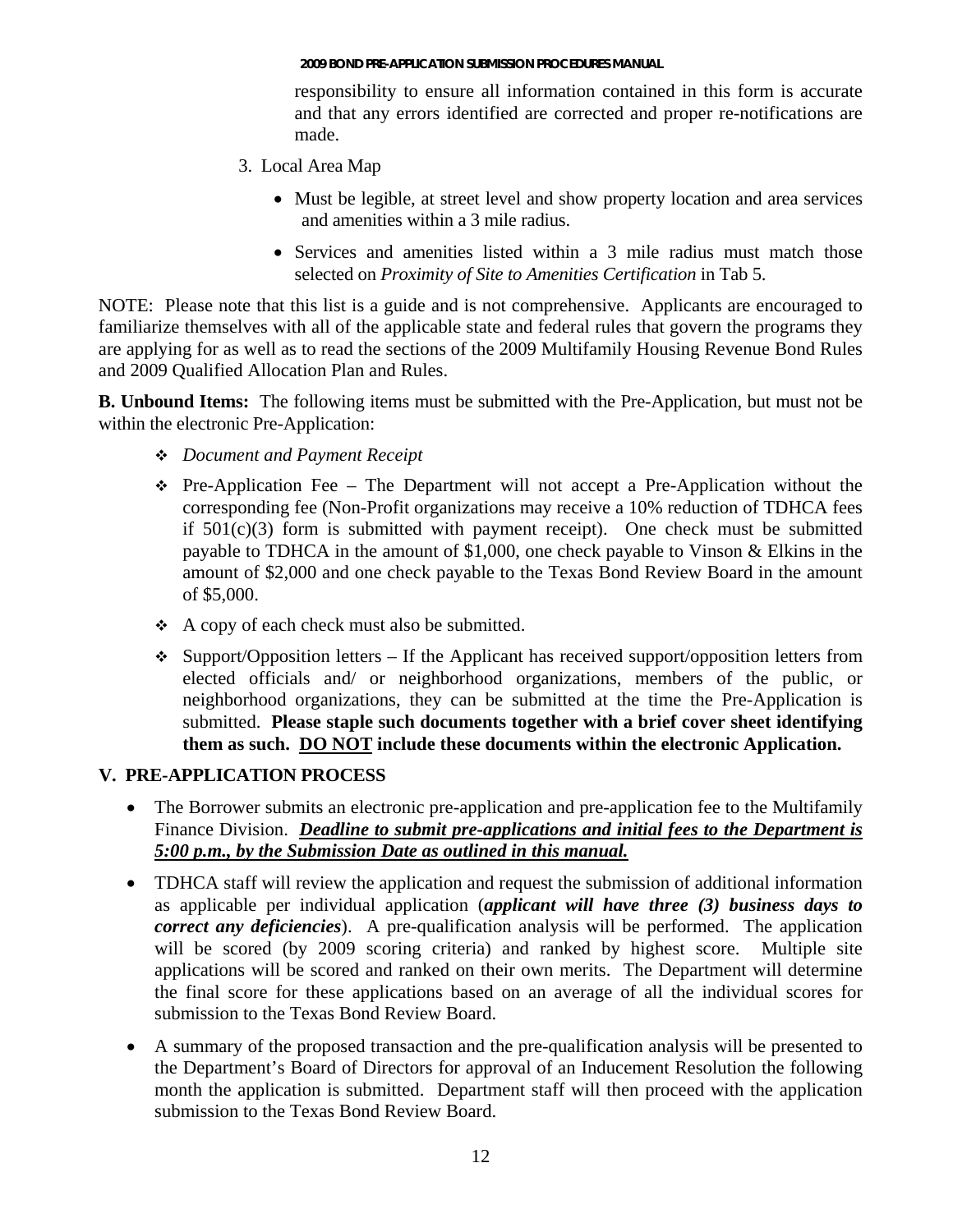### **VI. FULL APPLICATION PROCESS**

- All approved pre-applications will be submitted to the Texas Bond Review Board in the ranked order determined by the Department and outlined in §35.6(b) of the 2009 Multifamily Housing Revenue Bond Rules. *If a development receives a Reservation of Allocation, the complete bond transaction must be closed within 150 days after the reservation date, or the reservation will be cancelled.* (Note: if the transaction does not close within the 150 days the full fees to the Texas Bond Review Board must be paid unless the application is withdrawn by the 120th day)
- Priority 1 and 2 applications on the waiting list that receive a "Notice of Reservation" will have three (3) days to submit the volumes I & II (one hard copy and one electronic copy) of the Housing Tax Credit application, including the Tax Credit application fee of \$30/unit and the Bond application fee of \$10,000. For multiple site applications the bond application fee will be \$10,000 or \$30/unit, whichever is greater (in addition to the HTC fee). Priority 3 applications will be required to submit volumes I and II within 14 days of the bond reservation date. The volume III, market study, environmental site assessment, appraisal and property condition assessment (if applicable), regardless of the bond priority, will be due sixty (60) days prior to the board meeting at which the application will be presented. One hard copy and one electronic copy must be submitted. *Failure to meet the sixty day deadline may result in the application not being presented at the originally requested Board meeting or may result in an unfavorable recommendation to the Board by Department staff. These dates are posted on the Department's website at the following link:* <http://www.tdhca.state.tx.us/multifamily/htc/docs/09-60DayDeadlines.pdf.>
- Department staff will prepare a Critical Path Schedule once the Reservation is received, the public hearing has been scheduled and closing dates have been set that will be forwarded to the working group on the transaction.
- Department staff will schedule a date, time and location for a public hearing to be conducted by TDHCA staff. Vinson & Elkins will draft a hearing notice which will be publicized in the local newspaper(s), the Texas Register and sent to US, State and Local Officials and Neighborhood Organizations of record.
- Department staff will send public notifications within fourteen (14) days of receipt of the Volume I and II of the Tax Credit Application to US, State, Local Officials and Neighborhood Organizations notifying them of the proposed development and the public hearing. *The Applicant must post a sign on the proposed site within thirty (30) days of the Tax Credit Application Volume I and II submission. The hearing information must be included on the sign at least thirty (30) days prior to the hearing date.* Signage requirements and language are referenced in the "Signage Requirements" of the application package (the sign must be maintained on the property site until the day the Department's Board takes final action on the Application). **In areas where the Public Notification Sign is prohibited by local ordinance or code**, an alternative to installing a Public Notification Sign and at the same required time, the Applicant shall mail written notification to all addresses located within the footage distance required by the local municipality zoning ordinance or 1,000 feet, if there is no local zoning or if the zoning ordinance does not require notification, of any part of the proposed Development site. This written notification must include the information otherwise required for the sign, as set out in the application package. The final Application must include a map of the proposed Development site and mark the 1,000 foot or local zoning ordinance area showing street names and addresses; a list of all addresses the notice was mailed to; an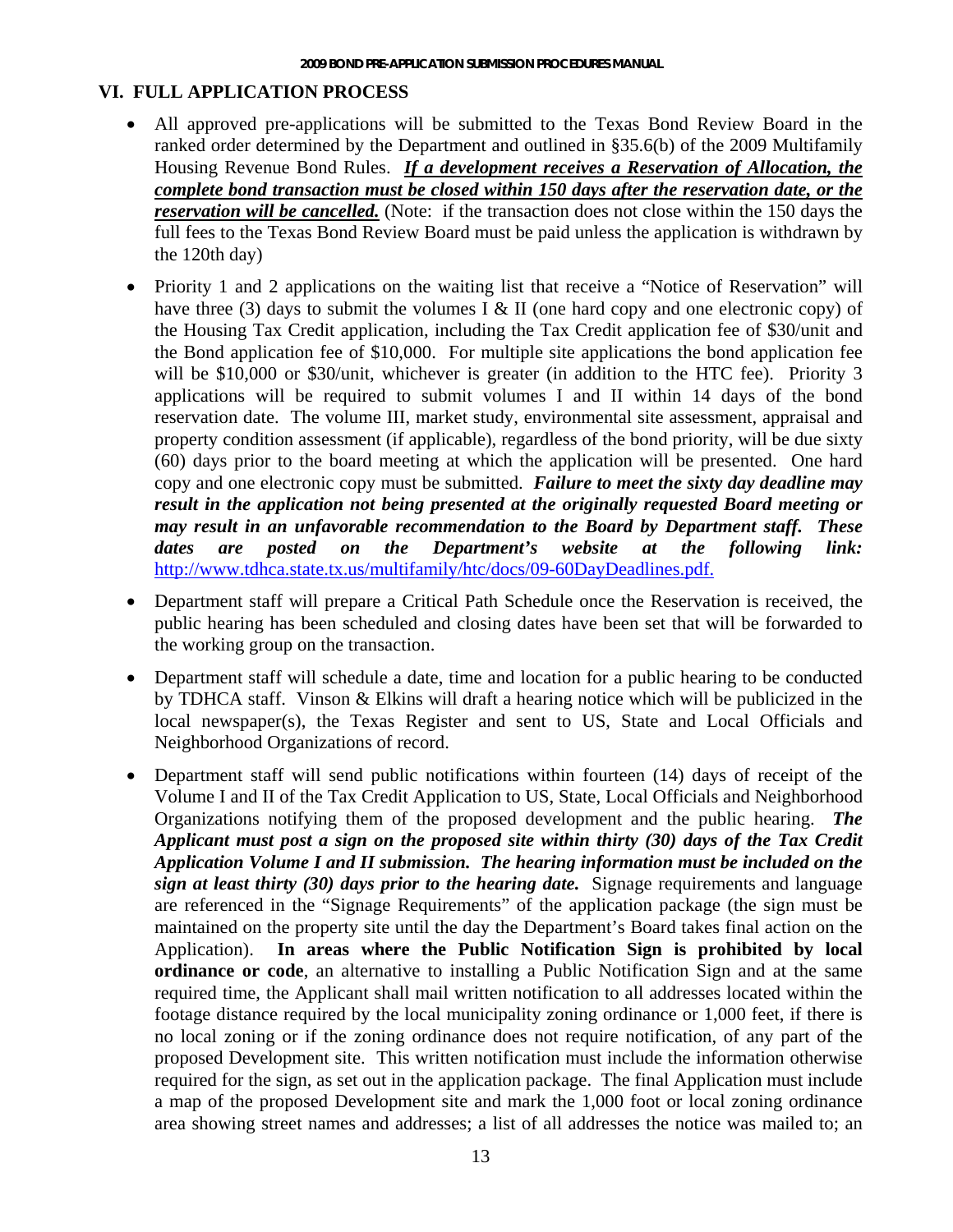exact copy of the notice that was mailed; and complete Section B of the Notification Certification form. Evidence must be provided affirming the signage violation to the local code and the local zoning notification requirements.

- Subsequent to the filing of the application, the Department's Bond Counsel, Disclosure Counsel, and Financial Advisor will provide the applicant with fee letters based upon the contemplated bond structure.
- The Multifamily Finance Production Division initiates the Department's due diligence which includes, but is not limited to, site visits to the property and comparables, historical and proforma cash flow analysis, review of Applicant's qualifications and credit underwriting, and review of third-party reports (appraisal, market study, phase I environmental and engineering).
- The Department, its Bond Counsel, the financial providers, and the rest of the working group will draft legal documents. Typically, three drafts of the legal documents are anticipated before being considered substantially final.
- The approval process of the bonds consists of approval by the TDHCA Board and the Texas Attorney General's Office. The Department's housing transactions that have no impact to the state's general revenue fund, shall be exempt from approval by the Texas Bond Review Board with the exception of housing transactions that request an ad valorem tax reduction or exemption.
- *It is imperative* that all third party final commitments (Credit Enhancer, Tax Credit Equity Provider and Letter of Credit Provider, etc) debt service schedules, detailed sources and uses with costs of issuance breakdown and surveys) be received by TDHCA fourteen (14) business days prior to the posting of the TDHCA board meeting agenda in order to insure complete accurate information will be available for Board consideration. The TDHCA Board will consider the bonds for approval as well as tax credits. The TDHCA Board will consider the approval of the Department's due diligence and final bond documents, and in the instance of privately placed bonds, the pricing, interest rate and maturity date of the bonds.
- Bond pricing is determined by the underwriters for publicly offered structures.
- No later than fourteen (14) days before the Board meets to consider the transaction, the Applicant must submit, to the Department, written evidence that the local entity responsible for initial approval of zoning has approved the appropriate zoning and that they will recommend approval of the appropriate zoning to the entity responsible for final approval of zoning decisions and any required local resolutions approving the development.
- Bond documents and related supporting documents and certificates **must** be provided to Texas Attorney General's Office for approval at least 17 business days prior to closing.
- When necessary, the Department's Board of Directors or Executive Director will provide approval of final bond pricing.
- Prior to the closing of the bonds, all necessary approvals from the local municipalities, including building permits, **must** be obtained, or evidence is provided that the permits are obtainable subject only to payment of municipal fees. Also required at this time will be evidence of available utilities (a letter from the local municipality stating that utilities will be available).
- Transaction closes, the bonds are sold and funds are disbursed.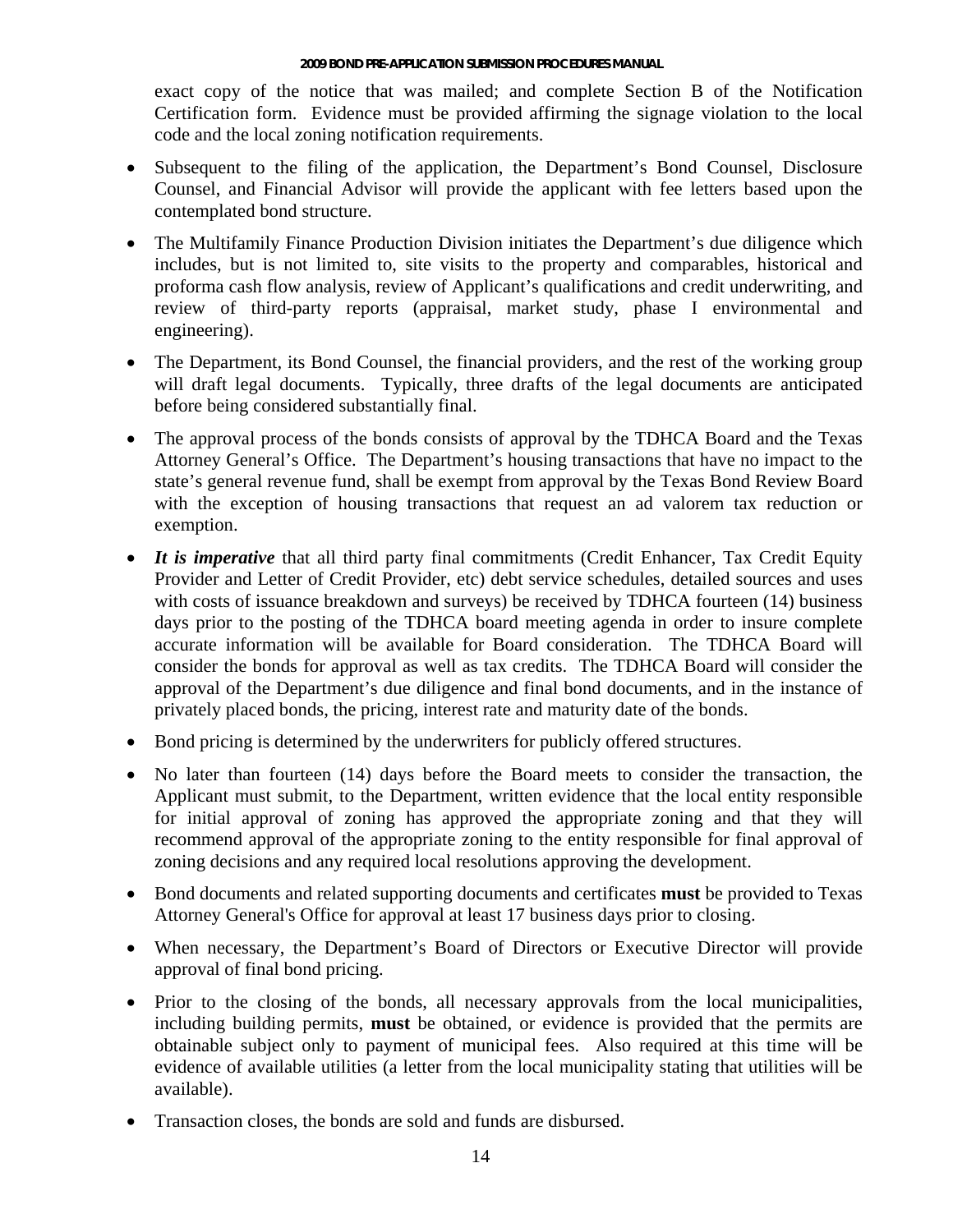• The Department will provide the Bond Review Board with a final report of the transaction.

## **VII. ELIGIBILITY CRITERIA**

- Applications for properties located throughout the state of Texas can be submitted from the following types of applicants: Non-profit, Limited Distribution, Builder-Seller, Co-Operative, Investor-Sponsor, or Profit Motivated Single Asset Entities. The types of properties that can be eligible include substantial rehabilitation or new construction of multifamily properties with a maximum of 252 units for new construction. Those new construction developments proposed in rural areas are limited to 80 units.
- The set-aside requirements for the development include the following:

(1) At the Applicant's option, designated at application, at least **20%** of all completed units must be occupied by persons or families whose income does not exceed **50%** of the area median income; **or**, at least **40%** of all completed units must be occupied by persons or families whose income does not exceed **60%** of the area median income. This requirement must be met on or prior to the closing date unless the development is under construction (these are the minimum federal set asides).

(2) **100%** of the units must be occupied by persons or families whose income does not exceed **140%** of area median income;

(3) **7%** of the units must be designed for and made available to persons with **special needs** pursuant to §2306.513, Texas Government Code;

(4) For additional state set aside requirements see §1372, Texas Government Code.

All set aside units must be evenly distributed throughout the development and shall include an even amount of each type of unit.

- Qualified Development Period: Will be the greater of thirty (30) years or the period for which any bonds are outstanding. This is evidenced by a Land Use Restriction Agreement recorded in the real property records of the county in which the Development is located.
- Rent Caps: Maximum allowable rents for set-aside units are 30% of applicable income limits minus an allowance for utilities (local Section 8 utility allowances). A schedule of Maximum Allowable Rents by county is available from the Department. Applicants must obtain a schedule of local Section 8 utility allowances from the local Housing Authority.
- Tenant Programs: The Applicant must offer a variety of tenant programs through a Tenant Services Program Plan, which is an annual requirement of the Loan and Regulatory Agreements. Specific programs must be designed to meet the needs of the current tenant profile, and must be approved annually by the Department on a case by case basis.
- Fair Housing Act: All developments must comply with the United States' Fair Housing Act which prohibits discrimination in the sale, rental, and financings of dwellings based on race, color, religion, sex, national origin, familial status, and disability. The Act also mandates specific design and construction requirements for multifamily housing built for first occupancy after March 13, 1991, in order to provide accessible housing for individuals with disabilities.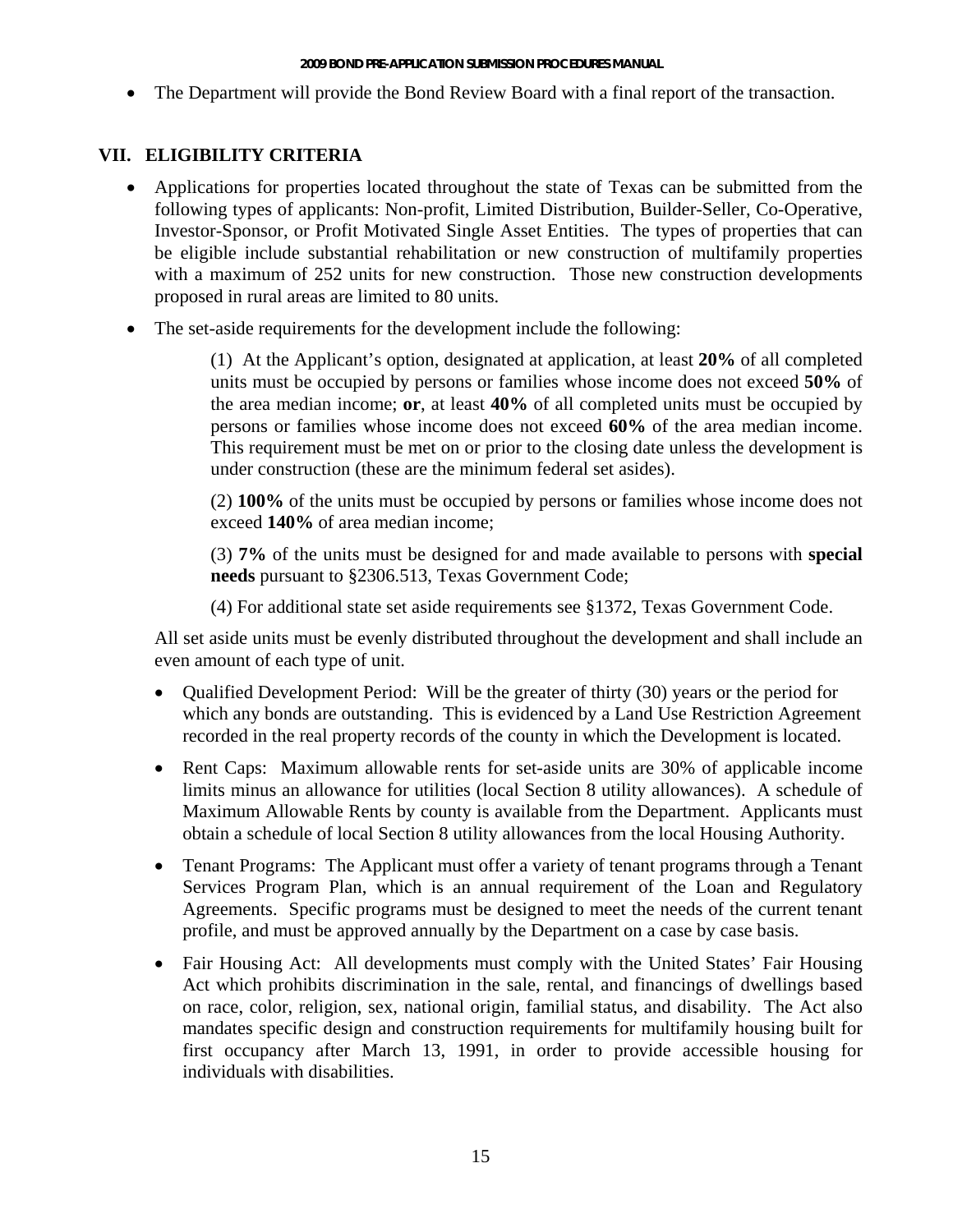- Debt Coverage: A minimum 1.15 debt coverage inclusive of all on-going fees, including the Department's fees, or otherwise higher debt coverage required by rating agency, credit enhancer or private placement buyer.
- Debt Rating: Minimum of an "A" rating from Standard & Poors ("S&P"), or an equivalent rating from FITCH or Moody's Investor Service, to-be-maintained on an ongoing basis, for publicly offered bonds. Bonds rated less than "A" must be accompanied by an investor letter. Private placements are allowed without a rating but must be placed with institutional investors under an investor letter acceptable to the Department. Ratings may be obtained through the S&P Affordable Housing Program, private credit enhancement, or FHA insurance.
- Interest Rate: Market rate for tax-exempt bonds or a negotiated rate on institutional private placements.
- Amortization: Generally 20 to 40 years. Term and amortization will be determined by TDHCA if not determined by credit enhancement provider or bond purchaser.
- Loan Term: Generally 30 to 40 years depending on property age and condition as limited by remaining useful life of Development.
- Loan to Value: Maximum allowable as determined by credit enhancer, rating agency, or bond purchaser (if private placement). The Department's maximum is generally 100% including debt-service reserves as collateral value.
- Loan to Cost: Up to 100% financing, including costs of bond issuance and reasonable and customary fees associated with a real estate transaction [see "Definitions" for eligible costs]. No more than 25% of bond proceeds may be used for acquiring land. Eligible Cost of Issuance must not exceed 2% of the aggregate principal amount of the tax-exempt bonds.
- Recourse: Generally non-recourse. However, all obligations of the Applicant to indemnify the issuer, to pay certain fees and expenses, and to comply with appropriate tax covenants will be full recourse obligations against the Borrower.
- Prepayment: May be subject to a prepayment fee or assumption fee as required by a private placement buyer. TDHCA requires a 0.25% assumption fee in all cases.
- Tax Credits: Use of 4% tax credits will require conformance to Housing Tax Credit guidelines. A separate application for tax credits must be made in accordance with the 2009 Qualified Allocation Plan.
- Origination, Administration and Compliance Fees: Refer to §35.8 of the 2009 Multifamily Housing Revenue Bond Rules or Fee Schedule on the Department's website.
- Underwriter Selection Policy: The Applicant may choose an approved underwriter, and co-senior or co-managing underwriters, if applicable, from the Department's list of approved underwriters. The borrower will indicate the selection of underwriter(s) in writing at the time of application.

On privately placed or non-underwritten transactions, the Applicant chooses a firm from the same list to act as placement agent at the request of the Department.

• Third Party Service Providers:All other third-party service providers involved in the transaction will be chosen and/or approved by the Department.